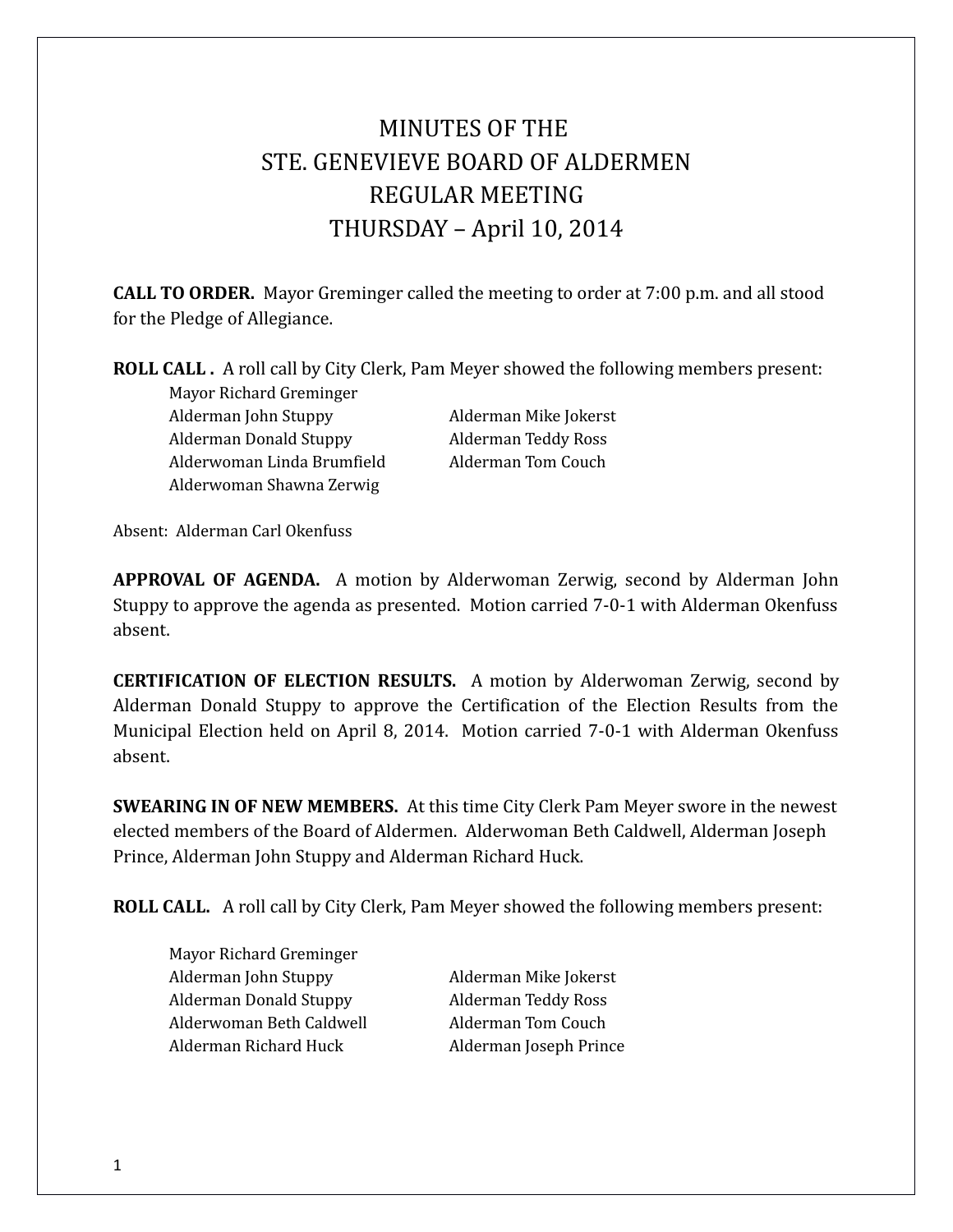#### **PRESENTATION/AWARDS.** None.

## **PERSONAL APPEARANCES.** None.

**CITY ADMINISTRATOR REPORT.** See Attached Report

**STAFF REPORTS.** None.

**COMMITTEE REPORTS.** None.

**CONSENT AGENDA.** 

**Minutes – Board of Aldermen – Regular Meeting – March 27, 2014.** A motion by Alderman Couch, second by Alderman John Stuppy to approve the minutes of the Regular Meeting of the Board of Aldermen from March 27, 2014. Motion carried 8-0.

**Minutes – Board of Aldermen – Special Meeting – April 1, 2014.** A motion by Alderman Couch, second by Alderman Jokerst to approve the minutes of the Special Meeting of April 1, 2014. Motion carried 8-0.

#### **OLD BUSINESS.**

**BILL NO. 3970. AN ORDINANCE APPROVING THE AMENDMENT OF THE MISSOURI HIGHWAYS AND TRANSPORTATION COMMISSION TRANSPORTATION ENHANCEMENT FUNDS SUPPLEMENTAL AGREEMENT DATED FEBRUARY 14, 2013. 2ND READING.** A motion by Alderman Jokerst, second by Alderman Ross, Bill No. 3970 was placed on its second and final reading, read by title only, considered and passed by a roll call vote as follows: Ayes: Alderman Ross, Alderman John Stuppy, Alderman Prince, Alderwoman Caldwell, Alderman Huck, Alderman Donald Stuppy, Alderman Jokerst, and Alderman Couch. Nays: None. Motion carried 8-0. Thereupon Bill No. 3970 was declared Ordinance No. 3910 signed by the Mayor and attested by the City Clerk.

**BILL NO. 3971. AN ORDINANCE APPROVING SUPPLEMENTAL AGREEMENT NO. 1 TO THE ORIGINAL ENGINEERING SERVICES CONTRACT WITH HURST-ROSCHE ENGINEERS, INC. DATED NOVEMBER 20, 2013 FOR DESIGN & CONSTRUCTION INSPECTION OF PROJECT STP-9900(061). (***HIKING BIKING TRAIL PARKWOOD DR. TO PROGRESS PARKWAY* 2<sup>ND</sup> **READING.** A motion by Alderman Ross, second by Alderman Prince, Bill No. 3971 was placed on its second and final reading, read by title only, considered and passed by a roll call vote as follows: Ayes: Alderman Ross, Alderman John Stuppy, Alderman Prince, Alderwoman Caldwell, Alderman Huck, Alderman Donald Stuppy, Alderman Jokerst, and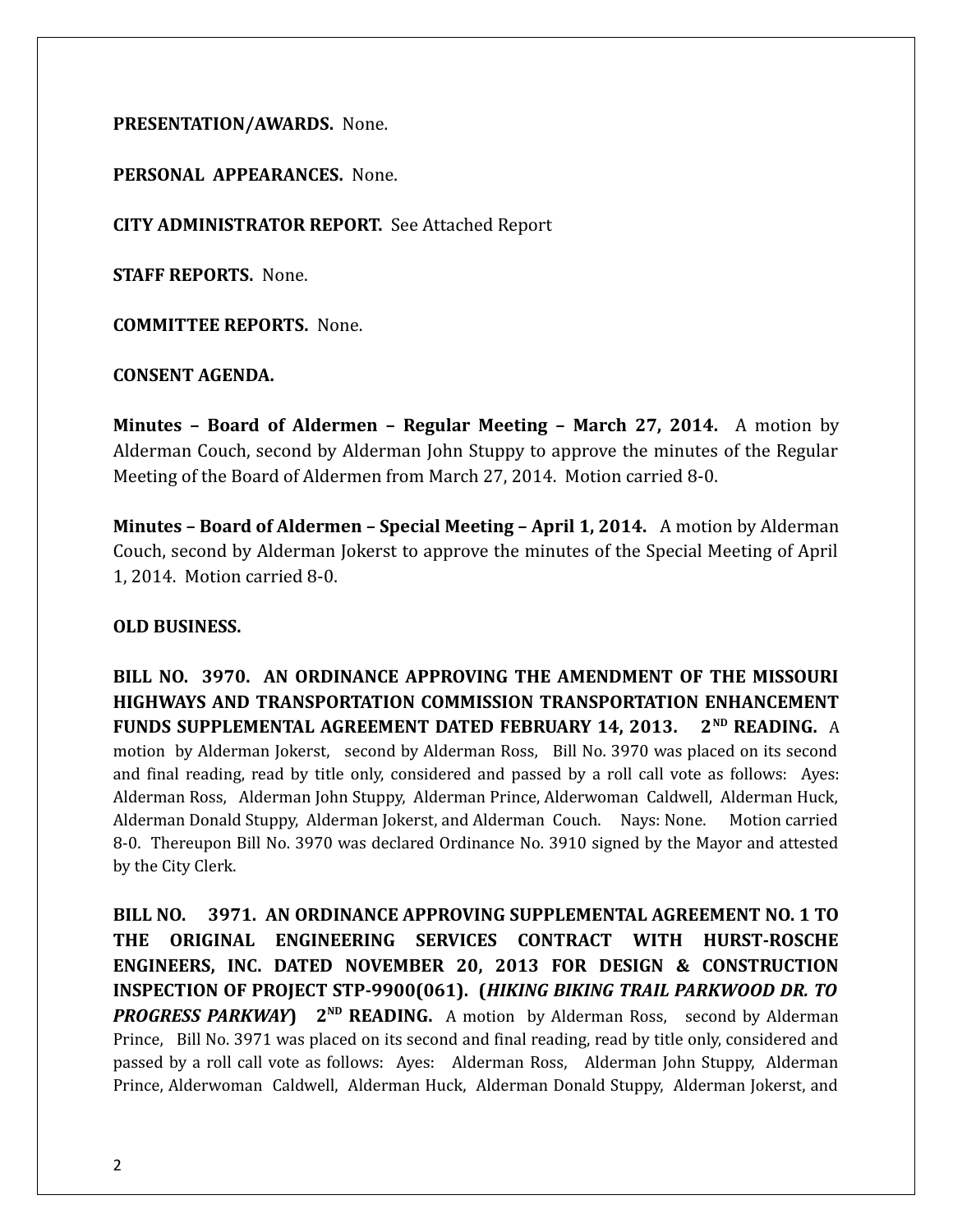Alderman Couch. Nays: None. Motion carried 8-0. Thereupon Bill No. 3971 was declared Ordinance No. 3911 signed by the Mayor and attested by the City Clerk.

# **BILL NO. 3972. AN ORDINANCE APPROVING A BUDGET AMENDMENT TO THE CITY OF STE. GENEVIEVE FISCAL YEAR 2014 BUDGET RELATING TO THE BAND FUND #25.**

2<sup>ND</sup> READING. A motion by Alderman Jokerst, second by Alderman Couch, Bill No. 3972 was placed on its second and final reading, read by title only, considered and passed by a roll call vote as follows: Ayes: Alderman Ross, Alderman John Stuppy, Alderman Prince, Alderwoman Caldwell, Alderman Huck, Alderman Donald Stuppy, Alderman Jokerst, and Alderman Couch. Nays: None. Motion carried 8-0. Thereupon Bill No. 3972 was declared Ordinance No. 3912 signed by the Mayor and attested by the City Clerk.

**BILL NO. 3973. AN ORDINANCE APPROVING A BUDGET AMENDMENT TO THE CITY OF STE. GENEVIEVE FISCAL YEAR 2014 BUDGET RELATING TO THE GENERAL FUND #10. 2ND READING.** A motion by Alderman Jokerst, second by Alderman Couch, Bill No. 3973 was placed on its second and final reading, read by title only, considered and passed by a roll call vote as follows: Ayes: Alderman Ross, Alderman John Stuppy, Alderman Prince, Alderwoman Caldwell, Alderman Huck, Alderman Donald Stuppy, Alderman Jokerst, and Alderman Couch. Nays: None. Motion carried 8-0. Thereupon Bill No. 3973 was declared Ordinance No. 3913 signed by the Mayor and attested by the City Clerk.

**BILL NO. 3974. AN ORDINANCE APPROVING A BUDGET AMENDMENT TO THE CITY OF STE. GENEVIEVE FISCAL YEAR 2014 BUDGET RELATING TO THE GENERAL FUND**  #10 AND THE TRANPORTATION FUND #21. 2<sup>ND</sup> READING. A motion by Alderman Jokerst, second by Alderman Donald Stuppy, Bill No. 3974 was placed on its second and final reading, read by title only, considered and passed by a roll call vote as follows: Ayes: Alderman Ross, Alderman John Stuppy, Alderman Prince, Alderwoman Caldwell, Alderman Huck, Alderman Donald Stuppy, Alderman Jokerst, and Alderman Couch. Nays: None. Motion carried 8-0. Thereupon Bill No. 3974 was declared Ordinance No. 3914 signed by the Mayor and attested by the City Clerk.

# **NEW BUSINESS. None.**

#### **PUBLIC COMMENTS. None.**

#### **OTHER BUSINESS.**

**STREET CLOSURE REQUEST FROM 2015 PROJECT GRANDUATION TO HAVE A "GRAD JAM BAND FUND RAISER" IN THE AREA KNOWN AS THE "ISLAND OF FLAGS" ON MERCHANT STREET OF SATURDAY, JUNE 21, 2014.** At this time, Sharon Hasty and Kelly Sulkowski approached the Board to ask for consideration for a street closure request. After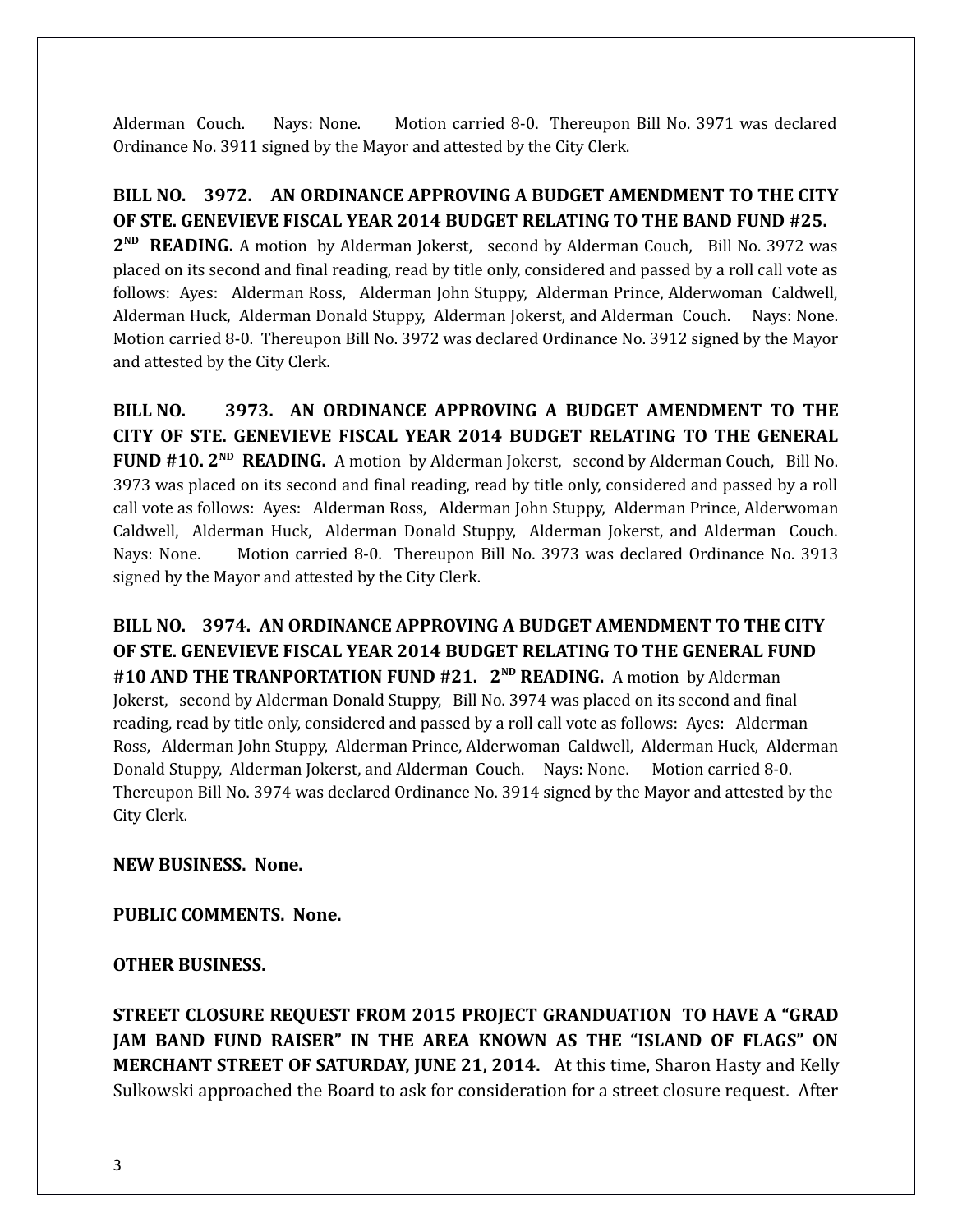some concerns from the board members including the possible trampling of the flowers that are planted in this area by the Master Gardeners (the City did receive a letter from the Master Gardners voicing their concerns with the event) and also some questions with the alcohol at the event was questioned. With a lot of unanswered questions and the Chair of the event, Dena Kreitler not being able to attend the meeting, a motion by Alderman Jokerst, second by Alderman Prince to table the request so that some of the questions can get answered and brought back before the board at a later date. Motion carried 8-0.

**APPROVAL OF A LIQUOR LICENSE REQUST FROM JEANNINE KETTINGER, DBA: 181 PUB & GRILL, LLC., 181 WASHINGTON STREET FOR THE SALE OF ALL INTOXICATING LIQUOR INCLUDING SUNDAY SALES.** A motion by Alderman Jokerst, second by Alderman Ross to approve the request for a Liquor License from Jeannine Kettinger, DBA: 181 Pub & Grill. Motion carried 8-0.

**APPROVAL OF A CERTIFICATE OF APPROPRIATENESS FROM LARRY & DONNA MARLER TO DEMOLISH A MOBILE HOME LOCATED AT 13 JEFFERSON STREET.** A motion by Alderman Ross, second by Alderman John Stuppy to approve the request from Larry and Donna Marler to demolish the mobile home located at 13 Jefferson Street. Motion carried 8-0.

**APPROVAL OF CERTIFICATE OF APPROPRIATENESS FROM MRV BANK TO DEMOLISH THE COMMERCIAL STRUCTURE LOCATED AT 875 STE. GENEVIEVE DRIVE. (OLD PALOMINO LOUNGE).** A motion by Alderman Donnie Stuppy, second by Alderman John Stuppy to approve the request to demolish the Old Palomino Lounge located at 875 Ste. Genevieve Drive. Motion carried 8-0.

# **MAYOR/BOARD OF ALDERMEN COMMUNICATION.**

Mr. Toma discussed the parking issues for Valle Catholic High School during the renovation of the Old Rozier Building. Due to the contractor receiving deliveries that back parking lot, where Valle students park has been blocked off. After some discussion with the possibility of students parking in the old Basler Funeral Home lot and possibly the Koehry League Fields Mr. Toma and Chief Bennett said that the City will cooperate in any way possible in an attempt to assist the school with this problem.

Mr. Toma also reported that the City of Ste. Genevieve is now on FACEBOOK.

City Attorney Frank Elpers would like to hold some type of work session with the entire Board and any other City Employees to discuss information concerning the legalities of handling City Business. The goal is to familiarize new and long term board members with